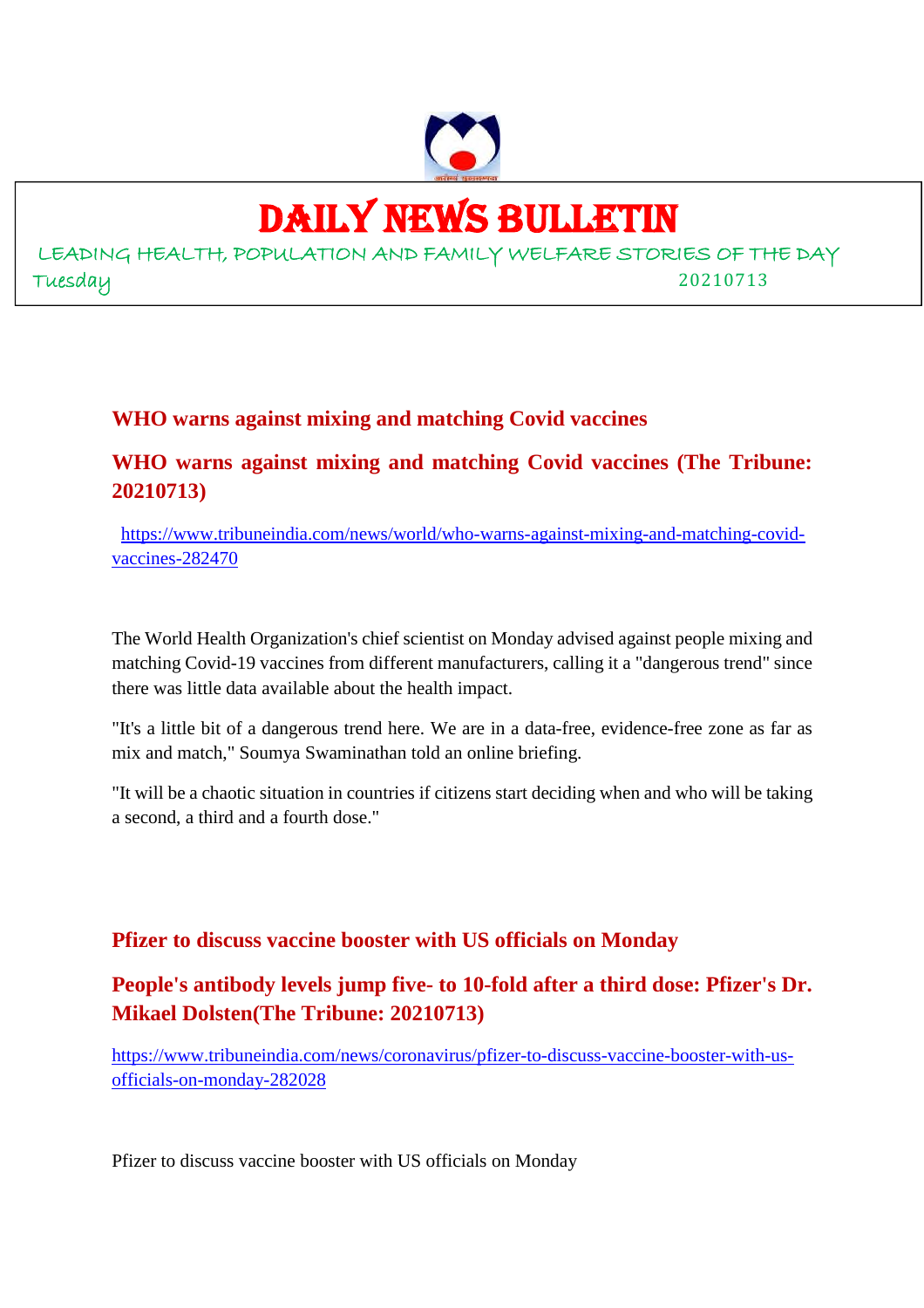Image only for representational purposes.

Pfizer says it plans to meet with top US health officials Monday to discuss the drugmaker's request for federal authorization of a third dose of its COVID-19 vaccine as President Joe Biden's chief medical adviser acknowledged that "it is entirely conceivable, maybe likely" that booster shots will be needed.

The company said it was scheduled to have the meeting with the Food and Drug Administration and other officials Monday, days after Pfizer asserted that booster shots would be needed within 12 months.

Pfizer's Dr. Mikael Dolsten told The Associated Press last week that early data from the company's booster study suggests people's antibody levels jump five- to 10-fold after a third dose, compared to their second dose months earlier — evidence it believes supports the need for a booster.

On Sunday, Dr. Anthony Fauci didn't rule out the possibility but said it was too soon for the government to recommend another shot. He said the Centers for Disease Control and Prevention and the FDA did the right thing last week by pushing back against Pfizer's assertion with their statement that they did not view booster shots as necessary "at this time." Fauci said clinical studies and laboratory data have yet to fully bear out the need for a booster to the current two-shot Pfizer and Moderna vaccines or the one-shot Johnson & Johnson regimen.

"Right now, given the data and the information we have, we do not need to give people a third shot," he said. "That doesn't mean we stop there. ... There are studies being done now ongoing as we speak about looking at the feasibility about if and when we should be boosting people." He said it was quite possible in the coming months "as data evolves" that the government may urge a booster based on such factors as age and underlying medical conditions. "Certainly it is entirely conceivable, may be likely at some time, we will need a boost,'' Fauci said.

Monday's planned meeting between Pfizer and US health officials was first reported by The Washington Post.

Currently, only about 48% of the US population is fully vaccinated. Some parts of the country have far lower immunisation rates, and in those places, the delta variant is surging. Last week, Dr Rochelle Walensky, the CDC director, said that's leading to "two truths" — highly immunised swaths of America are getting back to normal while hospitalizations are rising in other places.

Fauci said it was inexplicable that some Americans are so resistant to getting a vaccine when scientific data show how effective it is in staving off COVID-19 infections and hospitalizations, and he was dismayed by efforts to block making vaccinations more accessible, such as Biden's suggestion of door-to-door outreach.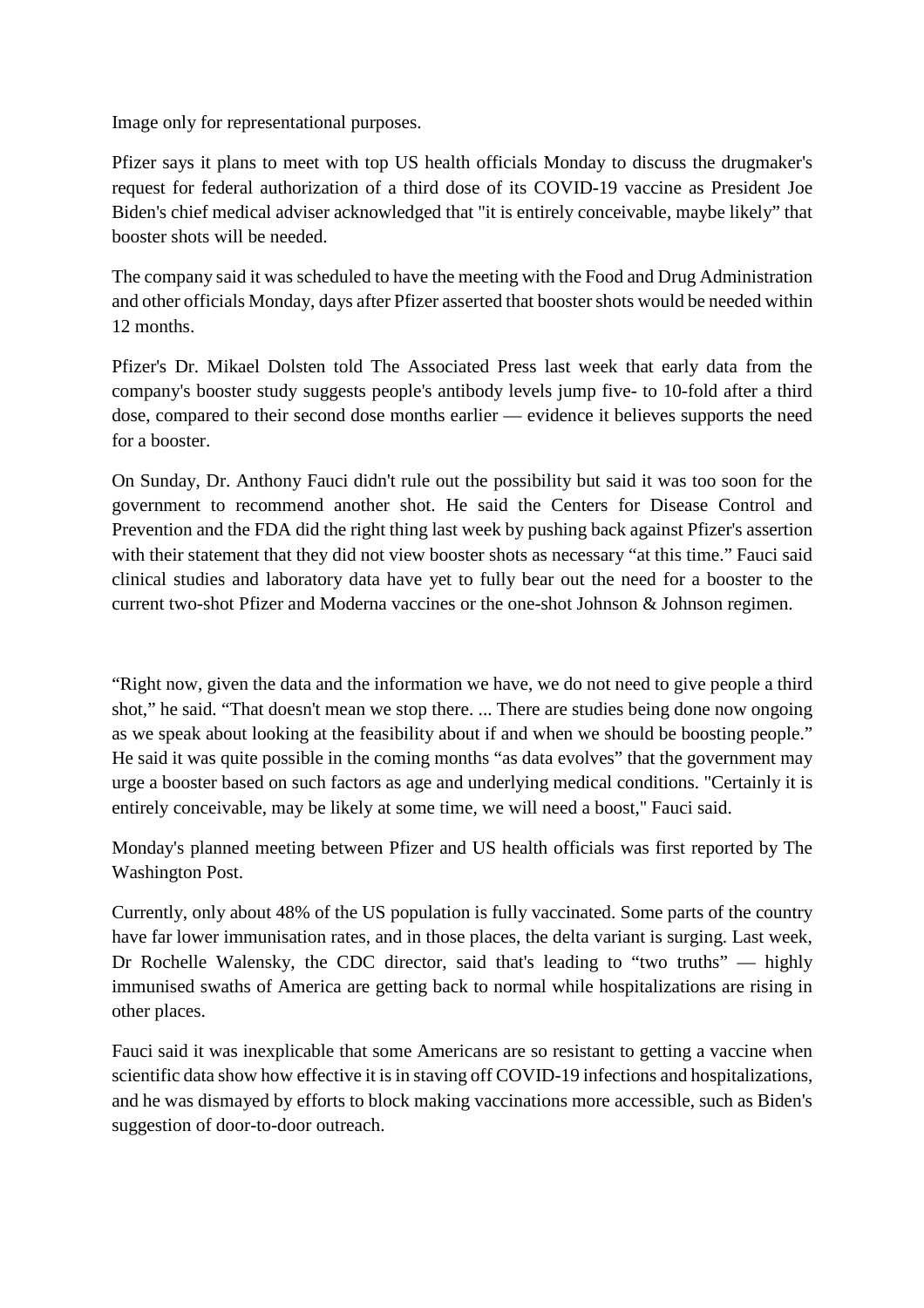Gov. Asa Hutchinson, R-Ark., agreed Sunday that there is vaccine resistance in Southern and rural states like his because "you have that more conservative approach, scepticism about government." Describing his efforts to boost vaccinations in his state, which is seeing rising infections, Hutchinson said "no one wants an agent knocking on a door," but "we do want those that do not have access otherwise to make sure they know about it." The grassroots component of the federal vaccination campaign has been in operation since April when supplies of shots began outpacing demand. It was outlined and funded by Congress in the \$1.9 trillion COVID-19 relief bill passed in March and overwhelmingly is carried out by local officials and privatesector workers and volunteers.

Rep. Adam Kinzinger, R-Ill., blasted opposition to vaccination efforts from some GOP lawmakers as "absolute insanity."

He said House Republican leader Kevin McCarthy of California and others in the party need to speak out against "these absolute clown politicians playing on your vaccine fears for their own selfish gain."

Fauci appeared on CNN's "State of the Union," ABC's "This Week" and CBS' "Face the Nation"; Hutchinson spoke on ABC, and Kinzinger was on CNN. (AP)

#### **India sees 42,766 new Covid cases, 1,206 more deaths**

## **The active cases comprise 1.48 per cent of the total infections and the national Covid recovery rate stands at 97.2 per cent(The Tribune: 20210713)**

https://www.tribuneindia.com/news/coronavirus/india-sees-42-766-new-covid-cases-1-206 more-deaths-281032

India has logged 42,766 new coronavirus infections taking the total tally to 3,07,95,716, while the active cases have declined to 4,55,033, according to the Union Health Ministry data updated on Saturday.

The death toll has climbed to 4,07,145, with 1,206 fresh fatalities.

The active cases comprise 1.48 per cent of the total infections and the national Covid recovery rate stands at 97.2 per cent, the data updated at 8 am showed.

As many as 19,55,225 tests were conducted on Friday, taking the total cumulative tests conducted so far for detection of Covid in the country to 42,90,41,970, while the daily positivity rate was recorded at 2.19 per cent.

It has been less than three per cent for 19 consecutive days, the ministry said, adding that the weekly positivity rate has declined to 2.34 per cent.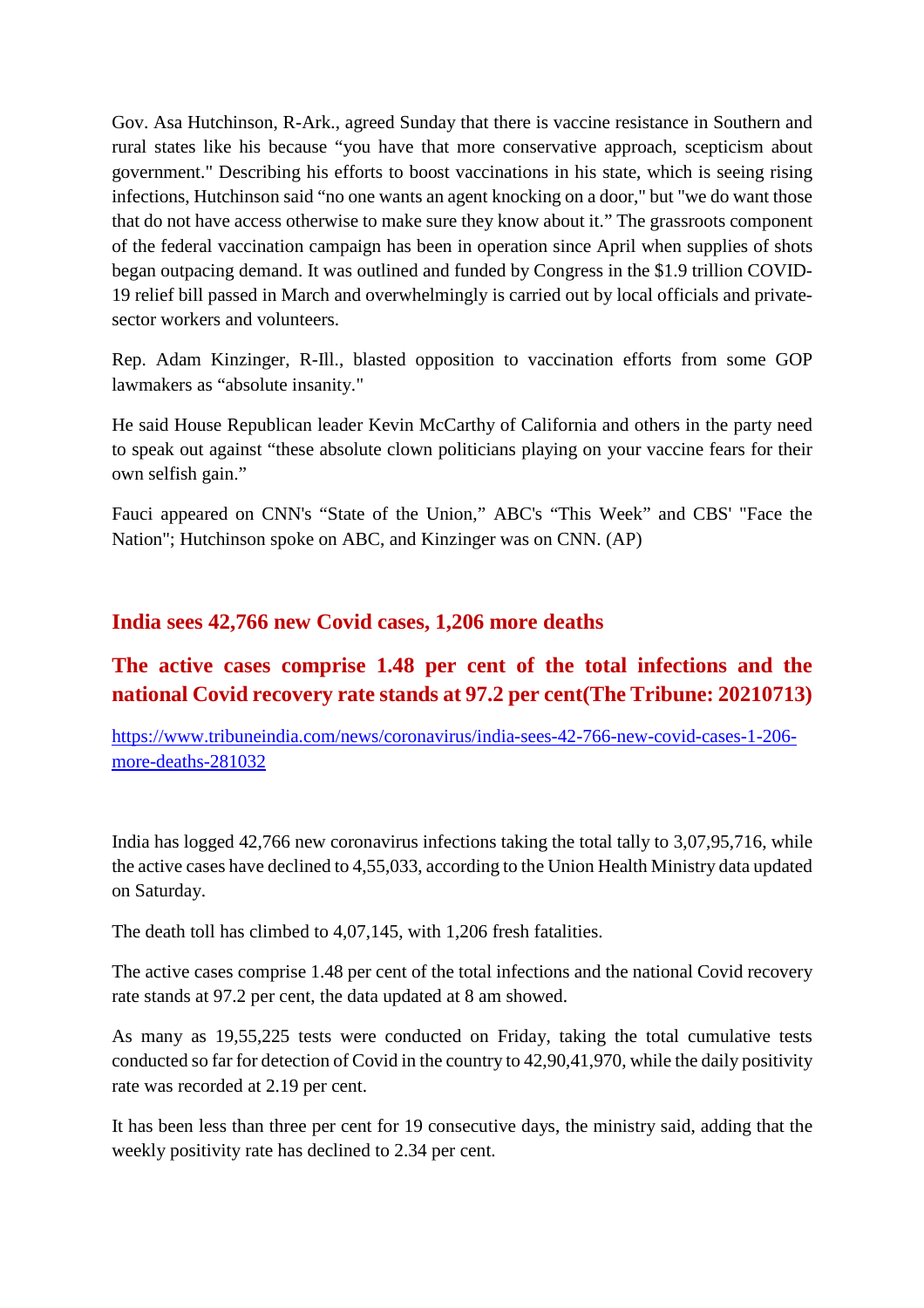The number of people who have recuperated from the disease surged to 2,99,33,538, while the case fatality rate stands at 1.32 per cent, the data stated.

Cumulative vaccine doses administered so far has reached 37.21 crore under the nationwide vaccination drive.

The 1,206 new fatalities include 738 from Maharashtra, 130 from Kerala and 68 from Karnataka.

A total of 4,07,145 deaths have been reported so far in the country, including 1,25,034 from Maharashtra, 35,731 from Karnataka, 33,322 from Tamil Nadu, 25,011 from Delhi, 22,689 from Uttar Pradesh, 17,886 from West Bengal and 16,168 from Punjab. PTI

#### **Third Wave (The Asian Age: 20210713)**

http://onlineepaper.asianage.com/articledetailpage.aspx?id=15706238

# 37K cases, 724 deaths in 24 hrs; Delhi count lowest ever Docs warn that a third wave is 'inevitable and imminent'

**AGE CORRESPONDENT** NEW DELHI, JULY 12

India reported 37,154 new cases of Covid-19 and 724 deaths in the past 24<br>hours. However, at the same time, 39,649 patients were discharged from medical care and India's recovery rate increased to 97.22 per cent. The nation's active caseload is now at 4.51 lakhs, which is 1.46 per cent of the total cases, and its daily positivity rate is 2,59 per cent.

Delhi recorded 45 cases on Monday, the lowest<br>ever in one day, while<br>Mumbai reported less<br>than 500 cases for the than 500 cases for the<br>third time in July.<br>The Indian Medical

Association (IMA) has, meanwhile, warned that



People, flouting social distancing norms, visit a crowded Pahari Dhiraj market in New Delhi on Monday.  $-PTI$ 

going by global trends, a third wave is "inevitable<br>and imminent" in India, and tourism, pilgrim travel and crowding at public places should wait for some more time.

In the last 24 hours. Maharashtra had reported 7,603 new cases. Kerala 7,798 cases, Manipur 890,<br>Telangana 696 and 696 Haryana 28 cases. The hill Turn to Page 4

## **Janpath market** shut for violating **Covid-19 norms**

**New Delhi: The Delhi** government on Monday ordered the closure of Janpath market here for the violation of Covid protocols and for not<br>following the guidelines issued by the Delhi **Disaster Management** Authority (DDMA), according to an order. The Janpath market is. hereby, closed till further orders for violation of DDMA order and for not following Covid appropriate behaviour norms

More on Page 2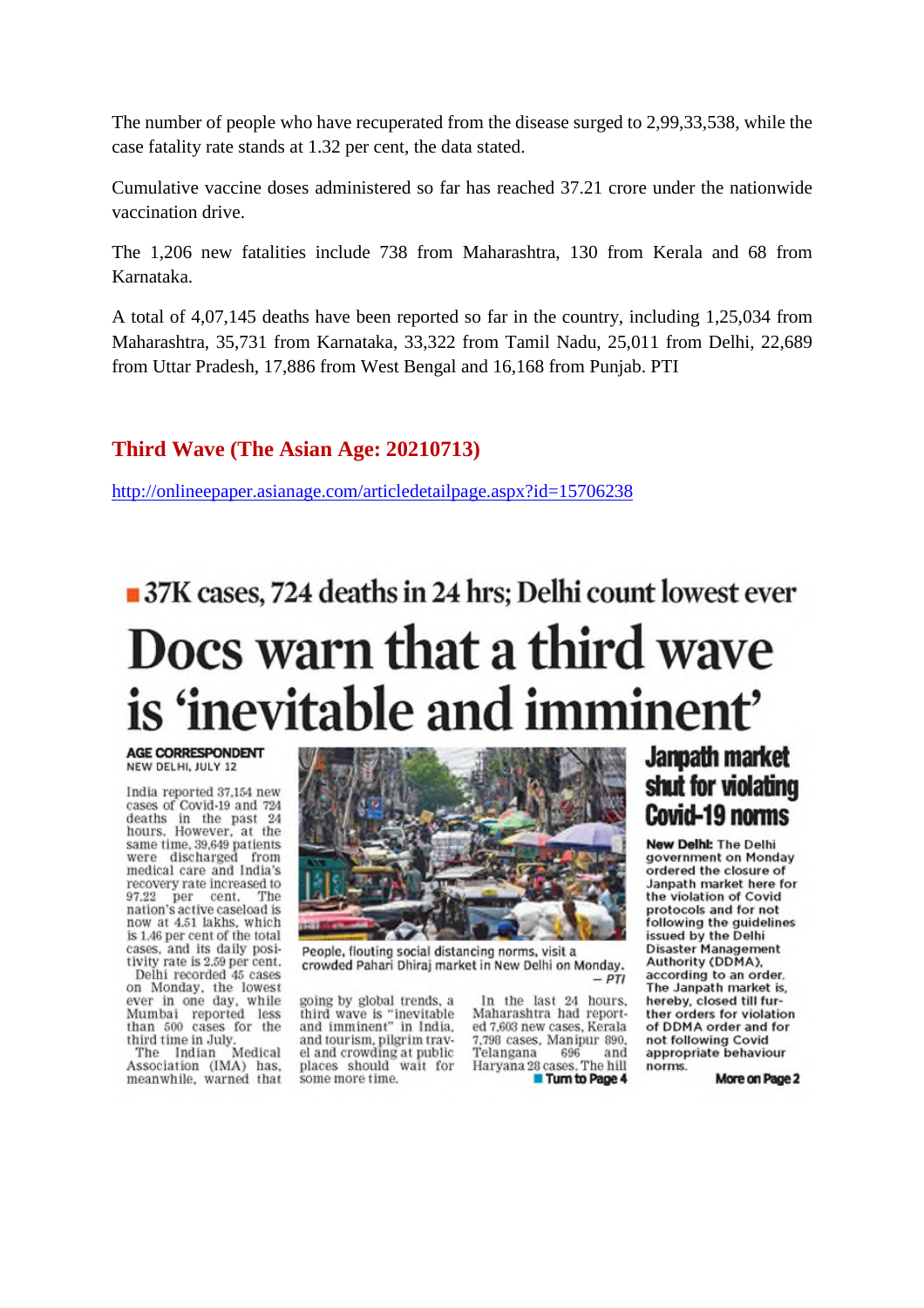#### **Population Bill (The Asian Age: 20210713)**

http://onlineepaper.asianage.com/articledetailpage.aspx?id=15705779

# Opp. targets UP over draft population bill

State govt should tell how many legitimate & illegitimate children its ministers have: Khurshid

**Lucknow, July 12:** Opposition parties have hit out at the Uttar Pradesh government over the proposed draft bill on populaposed draft bill on population<br>tion control, with the SP<br>terming it as an "election<br>propaganda" while a<br>Congress leader asked<br>the state government to<br>tell how many "legitimate<br>and "llegitimate" than<br>therm" its ministers ha The remarks come a day<br>after the UP Population<br>Policy 2021-2030 was<br>unveiled by CM Yogi<br>Adityanath to steady the

growing population in the state and reduce maternal<br>and infant deaths in a<br>time-bound manner.

The 40-page policy document<br>ment mentions that<br>"attempts would be made ment to ensure there is a population balance among var-Factor cannot extract in the<br>state. Extensive campaigns would be run in communities, groups, and geographical areas where ferstrainteners<br>
A draft of the UP population<br>
A draft of the UP population<br>
control bill has<br>
been uploaded on the Fraction and the material state law commission<br>website. Terming the bill<br>as a part of the BJP's<br>"election propaganda"<br>ahead of the Assembly<br>polls, SP MP from Sam-<br>band ban mar-<br>Barq, said the state gov-<br>enter should ban ma ernment snound oan mar-<br>riages if it wants to sta-<br>billse rising population.<br>"It (draft bill) is an elec-<br>toral propaganda. They<br>(BJP) look at everything

from a political angle.<br>They just want to win<br>elections and don't take any decision in the inter-

est of the people. Since est of the people. Since<br>Assembly election is com-<br>ing, they are concerned<br>about it. By the grace of<br>Allah, we will not let<br>them win," Mr Barq said

them win," Mr Barq said<br>on Sunday evening.<br>In Farukhabad,<br>Congress leader Salman<br>Khurshid said, "Before<br>making the law govern-<br>ment should tell how<br>many legitimate and ille-<br>girmate children its min-<br>girmate children its m isters have.

"Politicians should declared how many chil-<br>dren they have. I will also

For the Castle have may 1 have<br>and then it should be discussed," he told reporters<br>on Sunday.<br>When asked to elaborate<br>on Sunday.<br>When asked to elaborate<br>indice and illegit finance<br>childran, he said, "Those<br>should talk to m

Ram Govind Chowdury<br>charged that the state<br>government had failed on all fronts be it law and<br>order or providing<br>employment. - PTI

#### **Population Control Law (The Asian Age: 20210713)**

http://onlineepaper.asianage.com/articledetailpage.aspx?id=15705780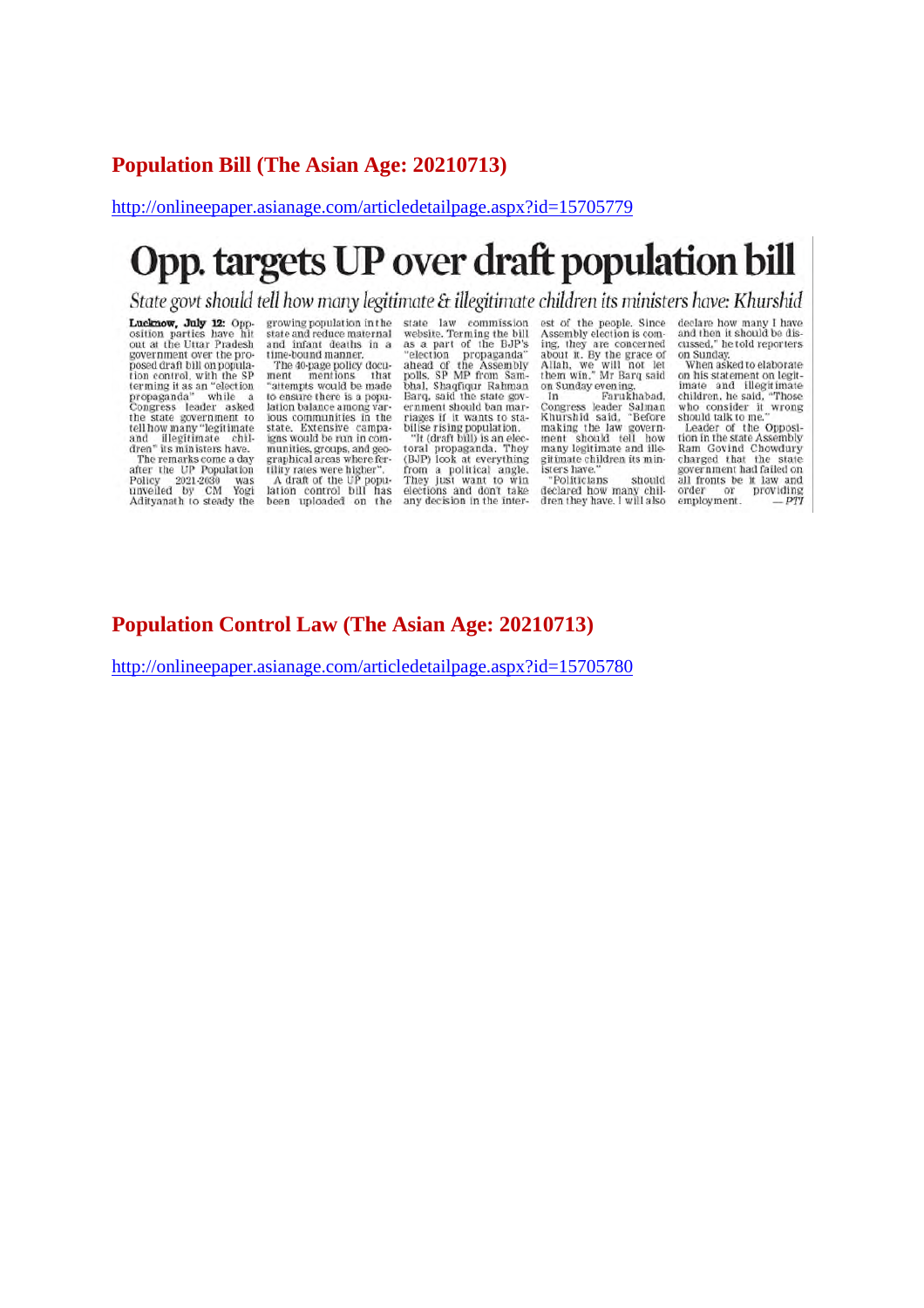# Nitish: Making law to control population won't be sufficient

#### **NAYEAR AZAD** PATNA, JULY 12

Bihar chief minister Nitish Kumar's stand on population control policy is likely to create a flutter in state politics.

On Monday while talking to reporters on the<br>issue he said, "In my opinion just making a law to control population won't be sufficient. When women will be educated the fertility rate will start decreasing".<br>His statement has come

at a time when there is an ongoing debate over the population policy 2021-2030 unveiled by Uttar Pradesh chief minister Yogi Adityanath on Sunday.



"Every state is free bring to their policy but my view is very clear on the issue.

It's not about just about one community but educating women will benefit everyone. It was a eureka moment for my government when data showed decreased fertility rate among educated women," the CM said on the sidelines of his Janata Darbar on Monday.

Reacting to the issue of common civil code Mr Kumar said, "If laws are the same for everyone then there should be a liquor prohibition in all the states.

Mr Kumar's statement has triggered sharp reactions from across the political spectrum in<br>Bihar. BJP spokesperson Nikhil Anand said, "The uncontrolled growth of population is a serious issue. We appreciate the<br>way the UP government is addressing the issue. But policymaking is the prerogative of the CM and his Cabinet. It is the jurisdiction of concerned state government to take policy decisions.

On the other hand, the Opposition RJD called the UP government's population policy "а political stunt to divert public attention from real issues ahead of the Assembly elections".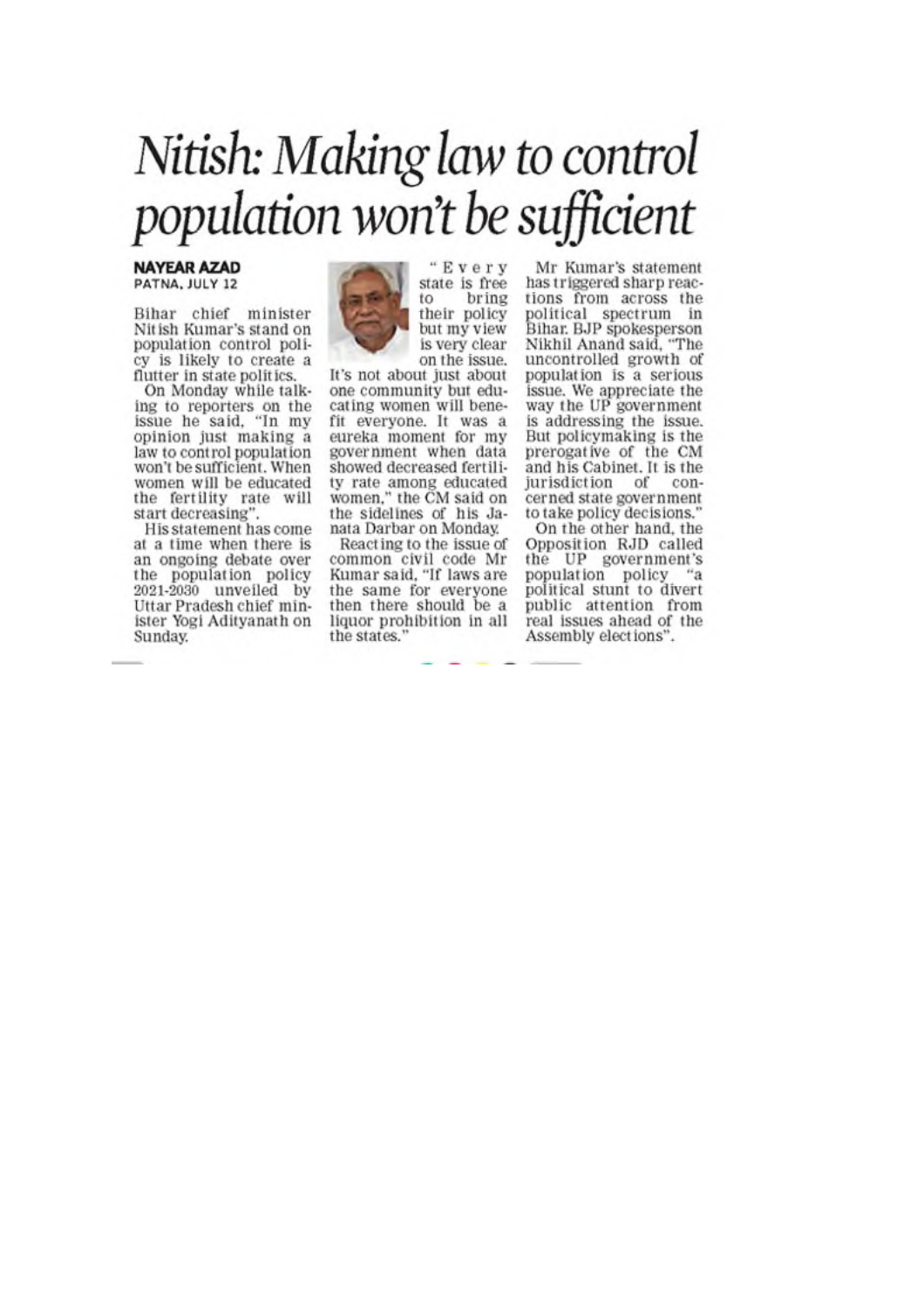## **Covid jab in pregnancy**

## **Covid jab in pregnancy: Things expectant mothers should know before, during and after the vaccine (The Indian Express: 20210713)**

https://indianexpress.com/article/lifestyle/health/covid-jab-in-pregnancy-things-expectantmothers-should-know-before-during-and-after-the-vaccine-7396449/

The day before vaccination, keep yourself hydrated. Have a good 8 hours sleep and have a light meal just before going for the shot

Covid vaccine, Covid-19 vaccine for pregnant women, pregnancy and Covid-19 vaccine, can pregnant women take the Covid vaccine, taking Covid vaccine during pregnancy, dos and don'ts for taking Covid vaccine during pregnancy, indian express newsAfter taking the vaccine, wait for at least 30 minutes, because if there is any adverse effect, it will appear in the first 30 minutes. (Photo: Getty/Thinkstock)

In India, Covid vaccination drives have finally started for pregnant women. The Union Health Ministry recently stated that pregnant women "can and should" get the Covid vaccine, and that they can now register on CoWIN or walk-in to the nearest vaccination centre to be inoculated.

While pregnant women are not more prone to the infection, it is a well known fact that if they catch it, their condition can deteriorate fast. This increases further risks associated with comorbidities like obesity, diabetes, and hypertension, says Delhi-based obstetrician and gynecologist Dr Amodita Ahuja.

And as a pregnant woman, while you may have some apprehensions about taking the vaccine, Dr Ahuja says it is advisable to be on the safer side by being "vigilant and keeping your gynecologist in loop so that they are prepared in case of any adverse effect".

The doctor shares with indianexpress.com some things that expectant mothers must keep in mind before, during and after the Covid vaccination. Read on.

ALSO READ |How well do antibodies work against the Delta variant? Here's what experts say

\* The day before vaccination, keep yourself hydrated. Have a good 8 hours sleep and have a light meal just before going for the shot.

\* Wear loose clothes, especially from the arms, so that the vaccine can be given easily.

\* If you have any history of prior allergic reaction to any medication or previous vaccination dose, make sure to tell the concerned authorities at the center.

\* While at the center, follow all Covid protocols like wearing a double mask. Don't touch the front part of the mask, avoid touching surfaces, and maintain a social distance.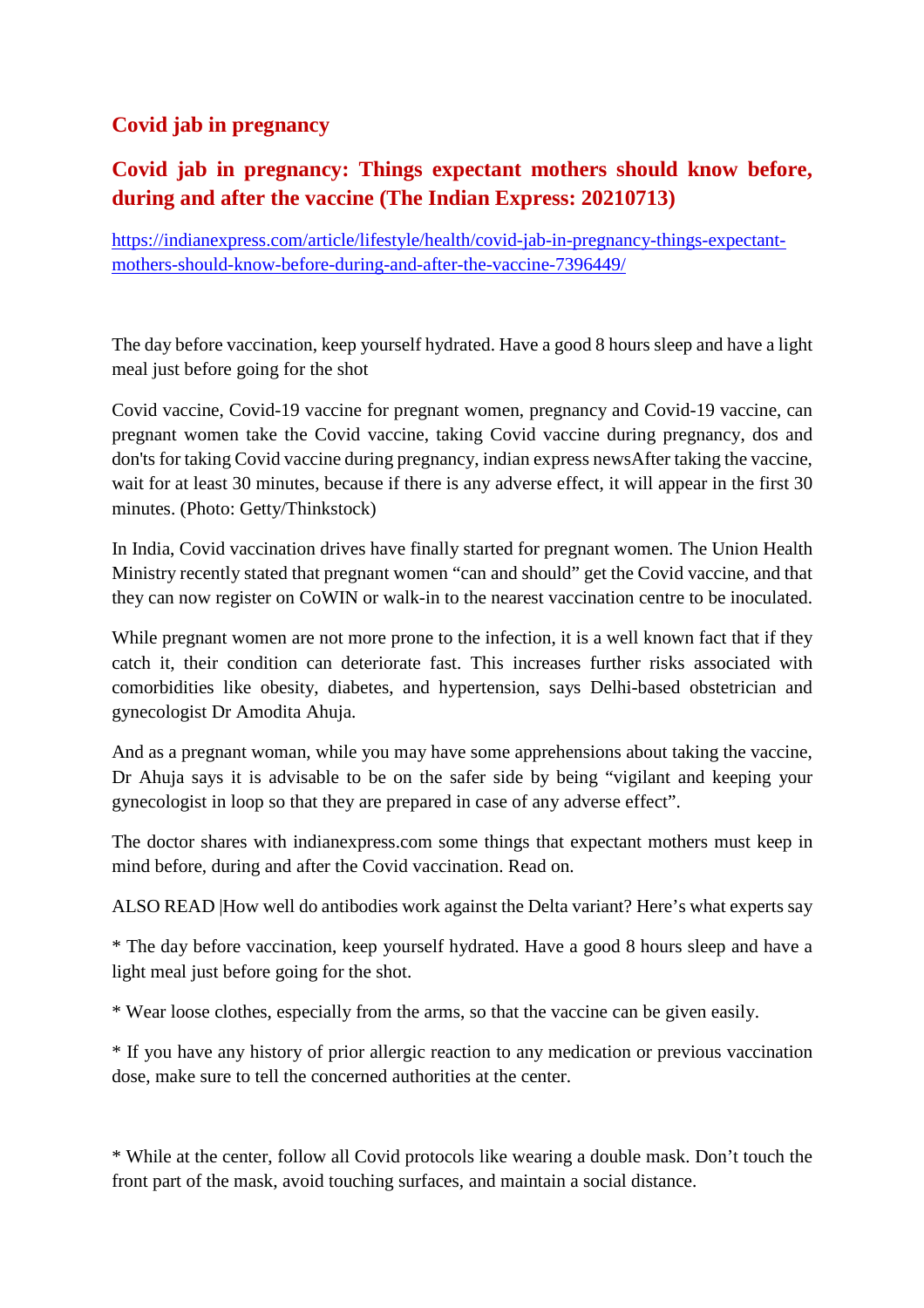\* After taking the vaccine, wait for at least 30 minutes, because if there is any adverse effect, it will appear in the first 30 minutes.

\* After reaching home, if you experience symptoms like fever, body pains, headaches , joint pains, take a paracetamol after informing your gynecologist.

Covid vaccine, Covid-19 vaccine for pregnant women, pregnancy and Covid-19 vaccine, can pregnant women take the Covid vaccine, taking Covid vaccine during pregnancy, dos and don'ts for taking Covid vaccine during pregnancy, indian express news After taking the vaccine, take rest for the entire day and keep yourself hydrated. (Photo: Pixabay)

\* If you have a sore forearm then applying a heat pack will provide a lot of relief.

ALSO READ |Cancer patients should get vaccinated without further delay: Doctors

\* Continue your supplementation of iron, calcium. Along with that, take vitamin E and vitamin D and B12 supplementation, as they will help in faster recovery.

\* Take rest for the entire day and keep yourself hydrated.

\* Be mindful of certain adverse effects like shortness of breath, chest pain, swelling or pain in the limbs, small hemorrhages beneath the skin and beyond the vaccination site, severe or persistent headaches, persistent vomiting without any obvious reasons, blurred vision or pain in the eyes. These symptoms can be very similar to the pregnancy symptoms, but if they are persistent, contact your gynecologist immediately.

\* If you are in your last trimester, take note of fetal movements. If, at any time, you feel the movements are less, rush to the hospital immediately.

\* Though the long-term effects are not known, looking at the Covid situation, it is advisable for all pregnant women to take their jab as soon as possible.

#### **Public health**

## **WHO issues new recommendations on human genome editing for advancement of public health (The Indian Express: 20210713)**

https://indianexpress.com/article/india/who-issues-new-recommendations-on-humangenome-editing-for-advancement-of-public-health-7401577/

Two new companion reports released by the World Health Organisation (WHO) on Monday provide the first global recommendations to help establish human genome editing as a tool for public health with an emphasis on safety, effectiveness and ethics.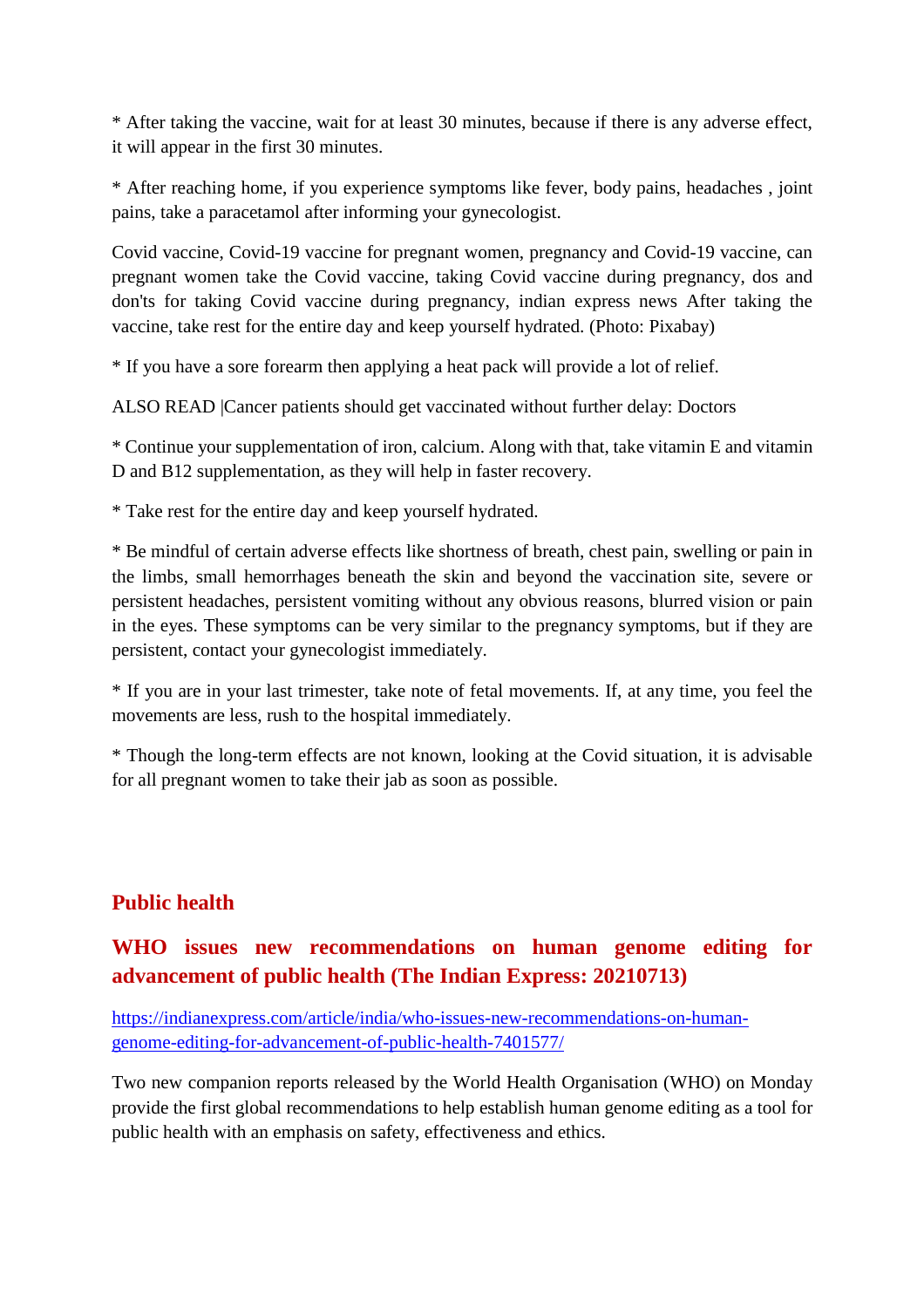Dr Soumya Swaminathan, WHO Chief Scientist, told a virtual press conference that the forward-looking new reports result from the first broad, global consultation looking at somatic, germline and heritable human genome editing.

Potential benefits of human genome editing include faster and more accurate diagnosis, more targeted treatments and prevention of genetic disorders.

Two new companion reports released by the World Health Organisation (WHO) on Monday provide the first global recommendations to help establish human genome editing as a tool for public health with an emphasis on safety, effectiveness and ethics.

Dr Soumya Swaminathan, WHO Chief Scientist, told a virtual press conference that the forward-looking new reports result from the first broad, global consultation looking at somatic, germline and heritable human genome editing. The consultation, which spanned over two years, involved hundreds of participants representing diverse perspectives from around the world, including scientists and researchers, patient groups, faith leaders and indigenous peoples.

"We want to encourage development of new techniques but this is the first time a global committee of 18 members has been brought together on this topic," Dr Swaminathan said. The 18 members of the Committee worked for two years and developed several products and new initiatives. The governance framework on human genome editing, along with the recommendations of the Committee, form a set of two publications that provide advice and recommendations on appropriate institutional, national, regional and global governance mechanisms for human genome editing.

Potential benefits of human genome editing include new strategies for diagnosis, treatment and prevention of genetic disorders, new avenues to treat infertility, new ways to promote disease resistance, contribution to vaccine development and enhanced knowledge of human biology.

For instance, somatic gene therapies, which involve modifying a patient's DNA to treat or cure a disease, have been successfully used to address HIV, sickle-cell disease and transthyretin amyloidosis. The technique could also vastly improve treatment for a variety of cancers. However, some risks exist, for example, with germline and heritable human genome editing, which alter the genome of human embryos and could be passed on to subsequent generations, modifying descendants' traits.

The reports deliver recommendations on the governance and oversight of human genome editing in nine discrete areas, including human genome editing registries, international research and medical travel, illegal, unregistered, unethical or unsafe research, intellectual property, and education, engagement and empowerment.

The recommendations focus on systems-level improvements needed to build capacity in all countries to ensure that human genome editing is used safely, effectively and ethically. The reports also provide a new governance framework that identifies specific tools, institutions and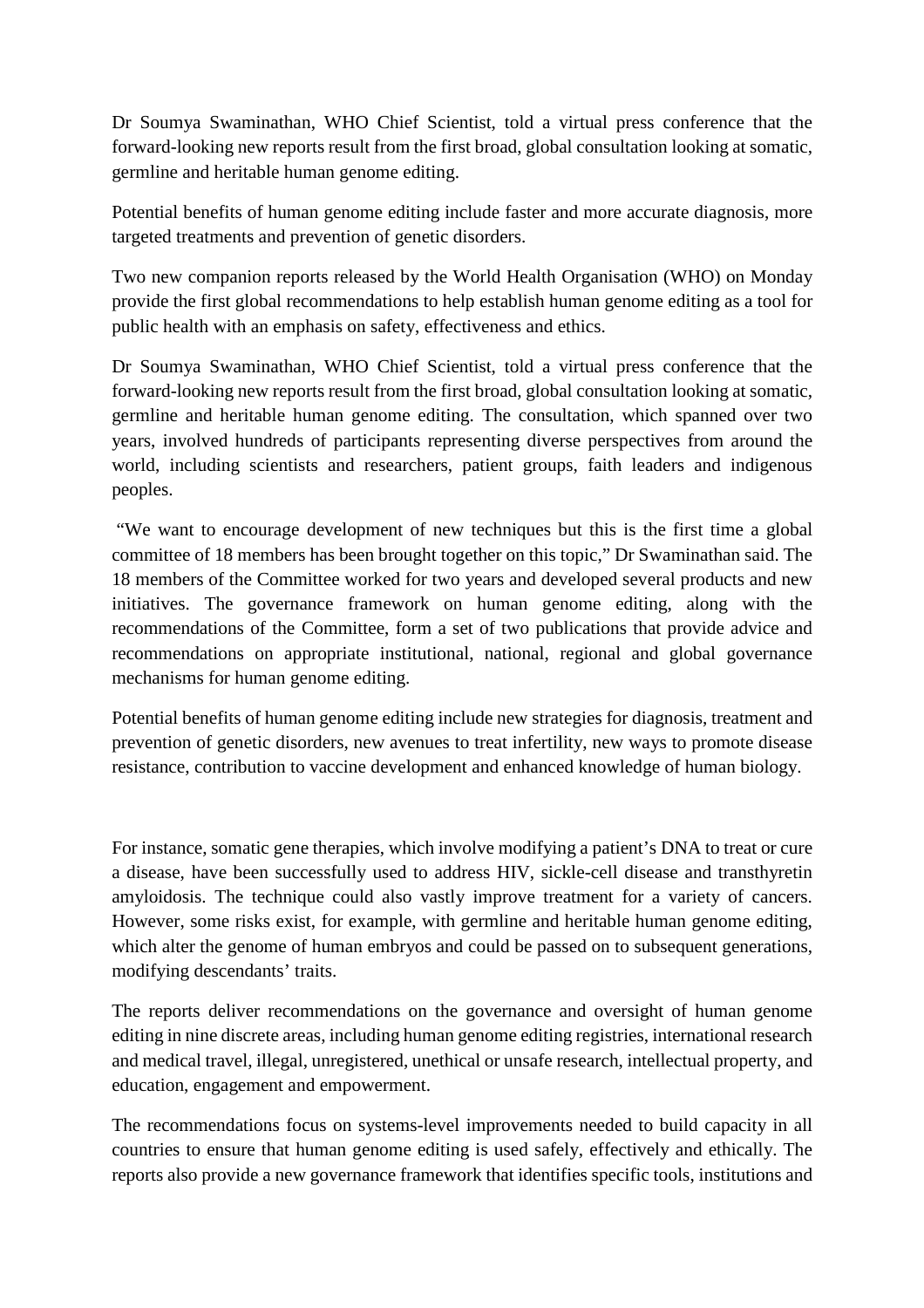scenarios to illustrate practical challenges in implementing, regulating and overseeing research into the human genome.

The governance framework offers concrete recommendations for dealing with specific scenarios such as a hypothetical clinical trial of somatic human genome editing for sickle cell disease proposed to take place in West Africa, proposed use of somatic or epigenetic genome editing to enhance athletic performance, an imaginary clinic based in a country with minimal oversight of heritable human genome editing that offers these services to international clients following in vitro fertilization and preimplantation genetic diagnosis. "These new reports from WHO's Expert Advisory Committee represent a leap forward for this area of rapidly emerging science," Swaminathan said.

#### **Coronavirus India LIVE updates**

#### **Coronavirus India LIVE updates: 32,906 new Covid-19 cases, lowest since March 16(The Indian Express: 20210713)**

https://indianexpress.com/article/india/coronavirus-india-live-updates-pm-modi-meetingwith-cms-delta-variant-7401993/

Coronavirus (Covid-19) India Live News Updates: The country's active caseload has declined to 4.32 lakh.

Coronavirus India LIVE updates: PM Modi to meet CMs of 8 northeastern states todayBeneficiaries at a vaccination center in Karave Gaon in Navi Mumbai on Monday. (Express Photo by Amit Chakravarty)

Coronavirus India Live Updates: India reported 32,906 new Covid-19 cases on Tuesday, the lowest since March 16, according to data from the Union Health Ministry.

The country's active caseload has declined to 4.32 lakh. The recovery rate has increased to 97.28 per cent, the ministry data stated.

The health ministry said 2020 deaths were reported on Monday. Madhya Pradesh added 1,478 previously uncounted deaths to its tally. Maharashtra reported 148 deaths while Kerala had 100.

Meanwhile, Prime Minister Narendra Modi will have a virtual meeting with the Chief Ministers of the eight Northeastern states on Tuesday to discuss the Covid-19 situation in the region. More than three out of every five districts that reported a test positivity rate of more than 10 per cent over the past week are in the Northeast.

Data tracked by the Union Health Ministry show that of the 58 districts that reported a positivity rate higher than 10 per cent between July 5 and July 11, as many as 37 were from the Northeast.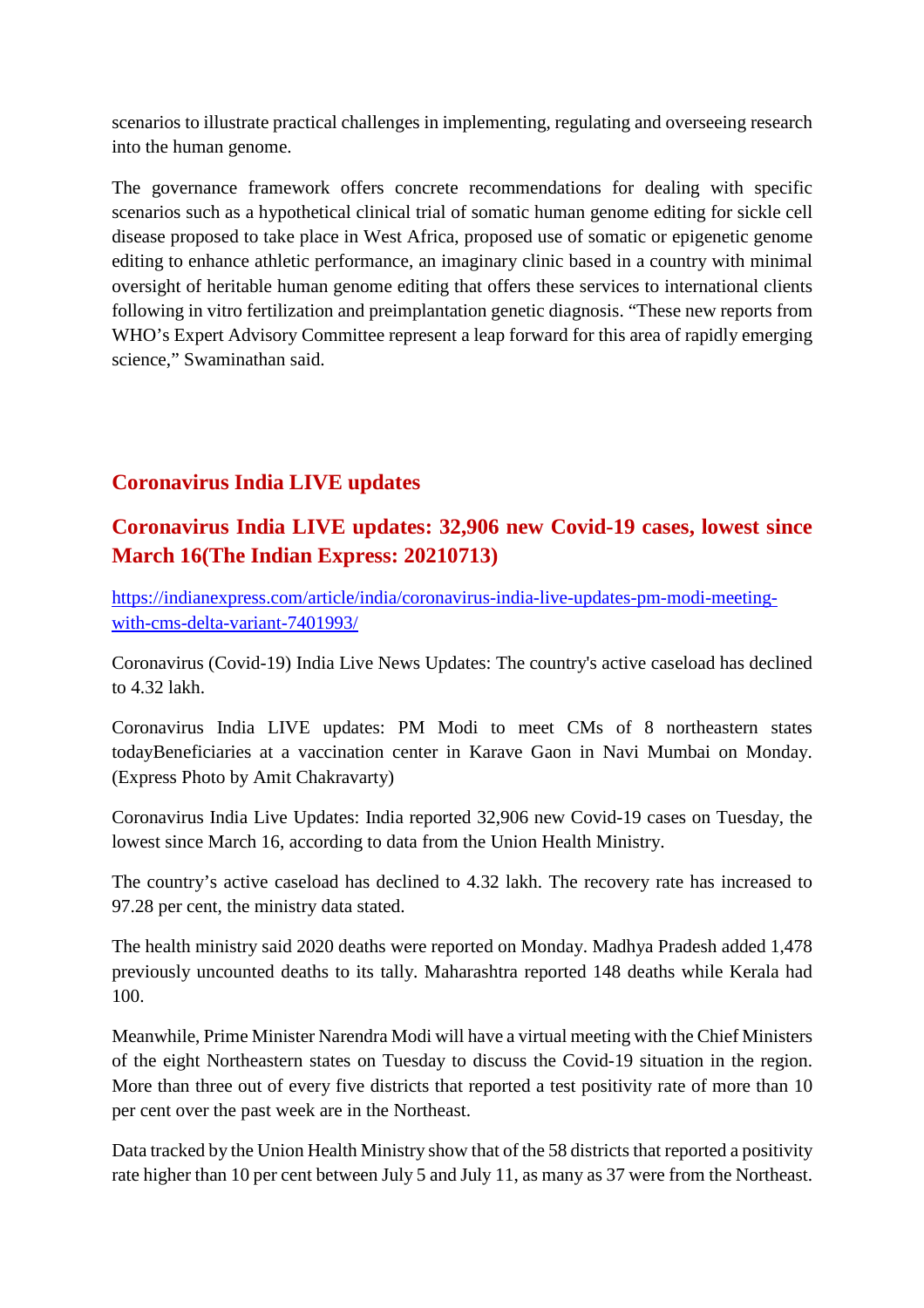#### Delhi News

Can't limit CM Advocates Welfare Scheme to lawyers with Delhi voter IDs: HC

DERC asks Centre to reallocate Delhi's power from NTPC Dadri

Delhi HC directs Saket Gokhale to delete tweets against Lakshmi Puri

#### CLICK HERE FOR MORE

While absolute numbers in the Northeast are small compared to the larger Indian states, the overall weekly positivity in India was only 2.21 per cent as of Sunday.

#### LIVE BLOG

India reports 32,906 new Covid-19 cases; active cases drop to 4.32 lakh; PM Modi to meet CMs of 8 northeastern states today; Madhya Pradesh adds 1,478 Covid 'backlog' deaths to tally; Delhi forces closure of markets flouting norms. Follow this space for the latest updates.

12:08 (IST)

13 JUL 2021

Disallow Kanwar Yatra to avoid 3rd wave of Covid-19 pandemic: IMA to Uttarakhand CM

Indian Medical Association (IMA), Uttarakhand Tuesday urged Chief Minister Pushkar Singh Dhami to disallow the proposed Kanwar Yatra (July – August) in order to control the occurrence of the 3rd wave of the coronavirus pandemic, news agency ANI reported.

Delhi cracks lockdown whip, forces closure of markets flouting norms

As the Capital's Covid count continues to dip — Delhi recorded 45 cases, the lowest in 15 months, on Monday — and with lockdown restrictions eased considerably, markets and public spaces across the city have drawn huge crowds, forcing authorities to crack down.

Over the past two weeks, at least nine markets, including Lajpat Nagar, Gaffar Market, Sadar Bazar and Laxmi Nagar, were forced to shut down for flouting social distancing and other Covid protocol, though they were subsequently reopened after assurances from market associations and other stakeholders.

While the government attempts to strike a balance between resuming economic activity and not risking another surge in cases, the caution is also linked to the fact that Delhi's peaks have been far sharper than elsewhere — in April this year, the Capital recorded 28,395 cases in a single day, more than any other city.

Delhi sees fewest Covid cases in nearly 15 months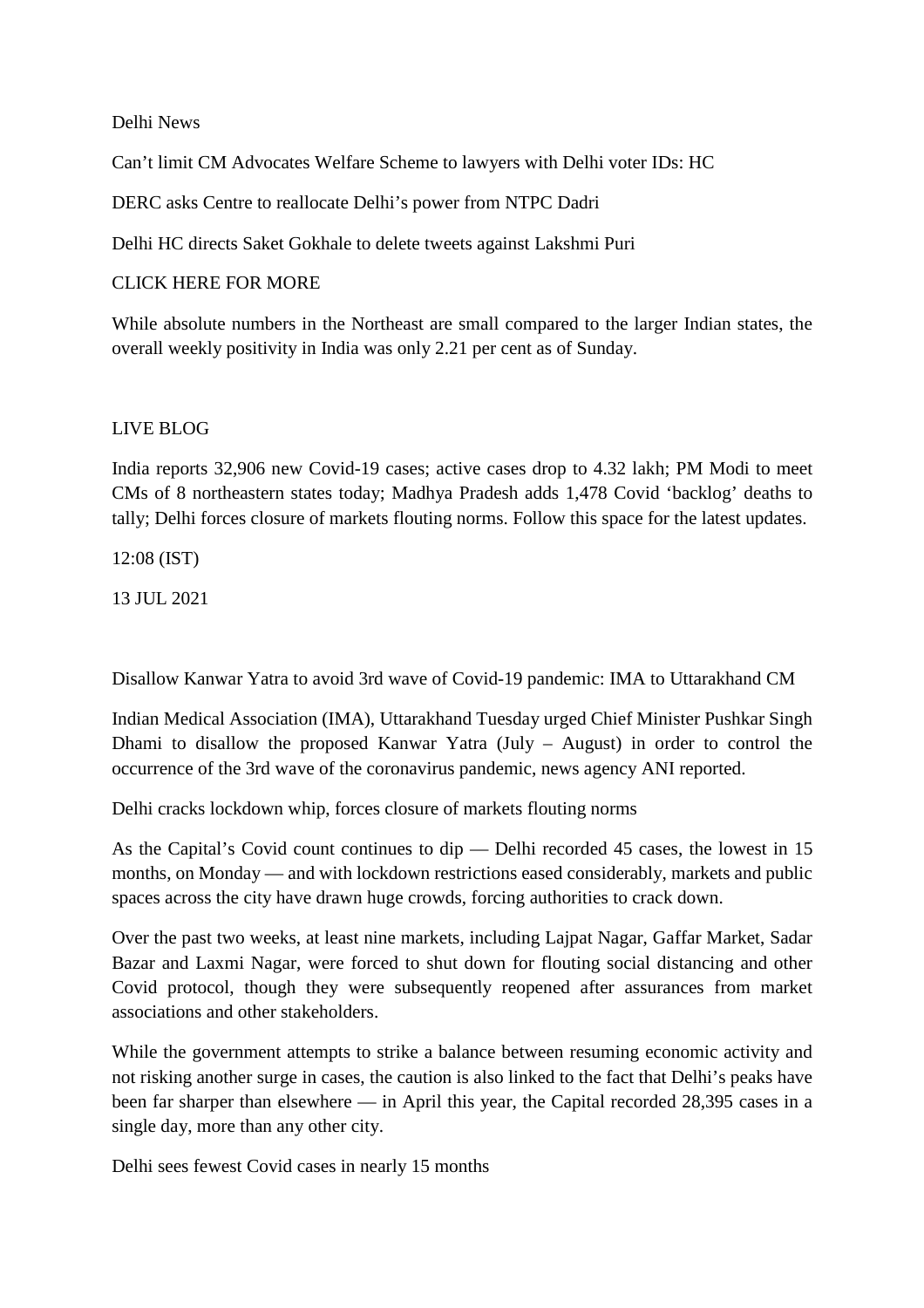With 45 cases, Delhi recorded the lowest number of Covid cases over 24 hours in nearly 15 months on Monday.

The city has been maintaining a positivity rate below 0.2% since June 23. While Monday saw the lowest number of positive cases in this stretch, the positivity rate on Sunday was actually lower at 0.07%. But because a lower number of tests were conducted in the last 24 hours since it was the weekend, Monday saw 45 cases with a positivity rate of 0.08%.

India reports 32,906 new Covid-19 cases, lowest since March 16

India reported 32,906 new Covid-19 cases on Tuesday, the lowest since March 16, according to data from the Union Health Ministry.

The country's active caseload has declined to 4.32 lakh. The recovery rate has increased to 97.28 per cent, the ministry data stated.

The health ministry said 2020 deaths were reported on Monday. Madhya Pradesh added 1,478 previously uncounted deaths to its tally. Maharashtra reported 148 deaths while Kerala had 100.

After the photos, the numbers: over 32,000 in Nainital for weekend, 20,000 in Mussoorie

After the photos of crowds at hill stations without masks or social distancing, which prompted the Centre to issue an alert, the numbers are out.

Official figures show 35,425 tourists reached the outskirts of Nainital and 32,000 more travelled to Mussoorie in Uttarakhand over the last weekend as Covid figures dipped across the country.

Of these, 32,900 tourists were allowed to enter Nainital and 20,000 to Mussoorie while the rest were turned back on various grounds, ranging from not carrying a Covid-negative report or proof of hotel booking to failure to register on the state government-mandated portal.

India should have done much better during second wave of Covid: Adani

Cautioning people from falling prey to "voices that demoralise our nation", Gautam Adani, chairman of the Adani Group, on Monday said India "should have done much better" while handling the second wave of Covid-19 pandemic.

In his address to shareholders, Adani said, "We must admit that every life lost, is a tragedy.

Undoubtedly, our country should have done much better, especially during the deadly wave two. However, as nations of the world marshal their resources to fight the pandemic, I see India being targeted by several critics for not doing more to protect its citizens, especially in vaccination."

Delhi Police fly drone over crowded Sarojini Nagar market to check Covid rules, in New Delhi on Sunday. (Express photo by Praveen Khanna)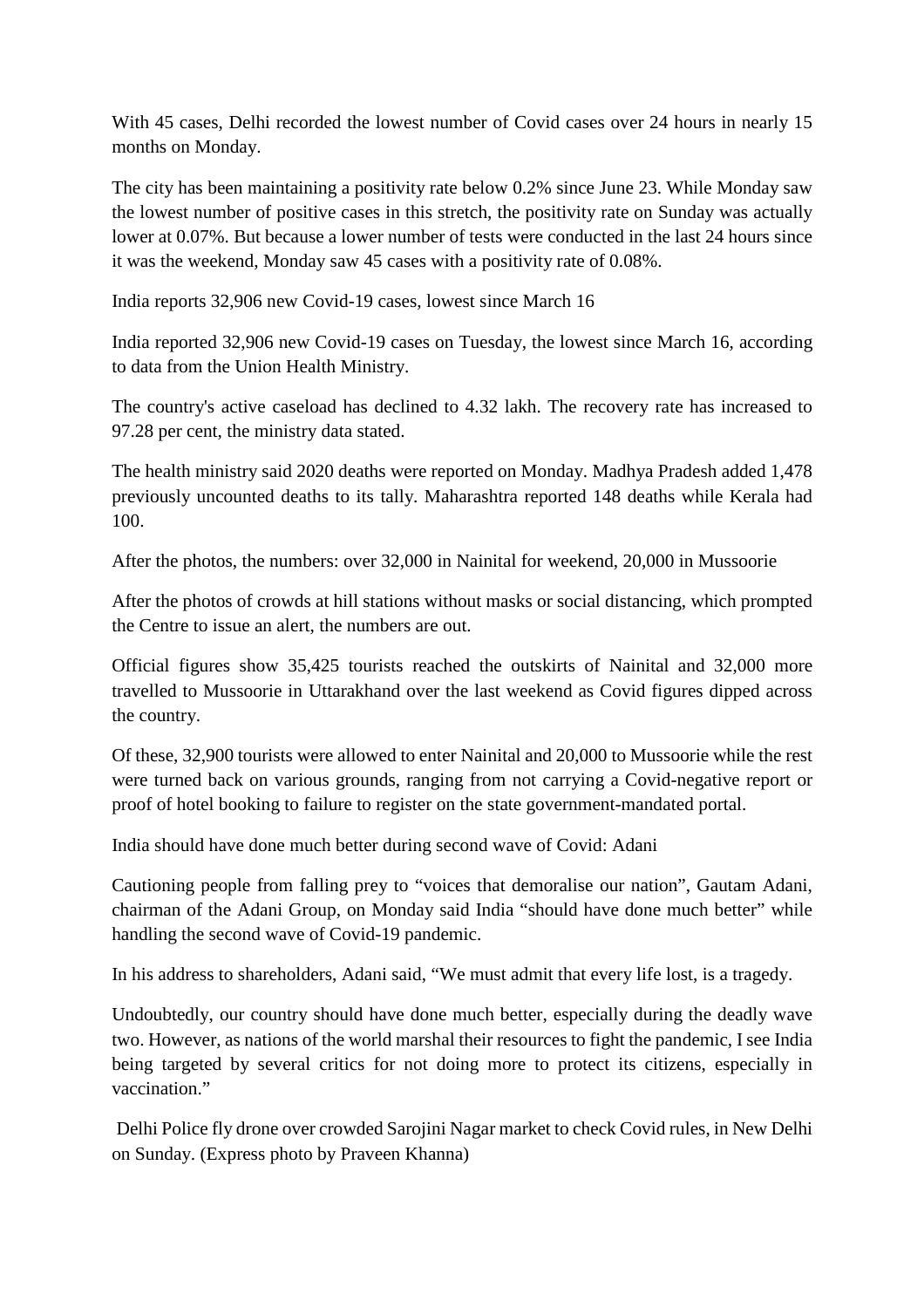Delhi cracks lockdown whip, forces closure of markets flouting norms

As the Capital's Covid count continues to dip — Delhi recorded 45 cases, the lowest in 15 months, on Monday — and with lockdown restrictions eased considerably, markets and public spaces across the city have drawn huge crowds, forcing authorities to crack down.

Over the past two weeks, at least nine markets, including Lajpat Nagar, Gaffar Market, Sadar Bazar and Laxmi Nagar, were forced to shut down for flouting social distancing and other Covid protocol, though they were subsequently reopened after assurances from market associations and other stakeholders.

While the government attempts to strike a balance between resuming economic activity and not risking another surge in cases, the caution is also linked to the fact that Delhi's peaks have been far sharper than elsewhere — in April this year, the Capital recorded 28,395 cases in a single day, more than any other city.

#### **Coronavirus Third Wave (Hindustan: 20210713)**

https://epaper.livehindustan.com/imageview\_918278\_126311036\_4\_1\_13-07- 2021\_0\_i\_1\_sf.html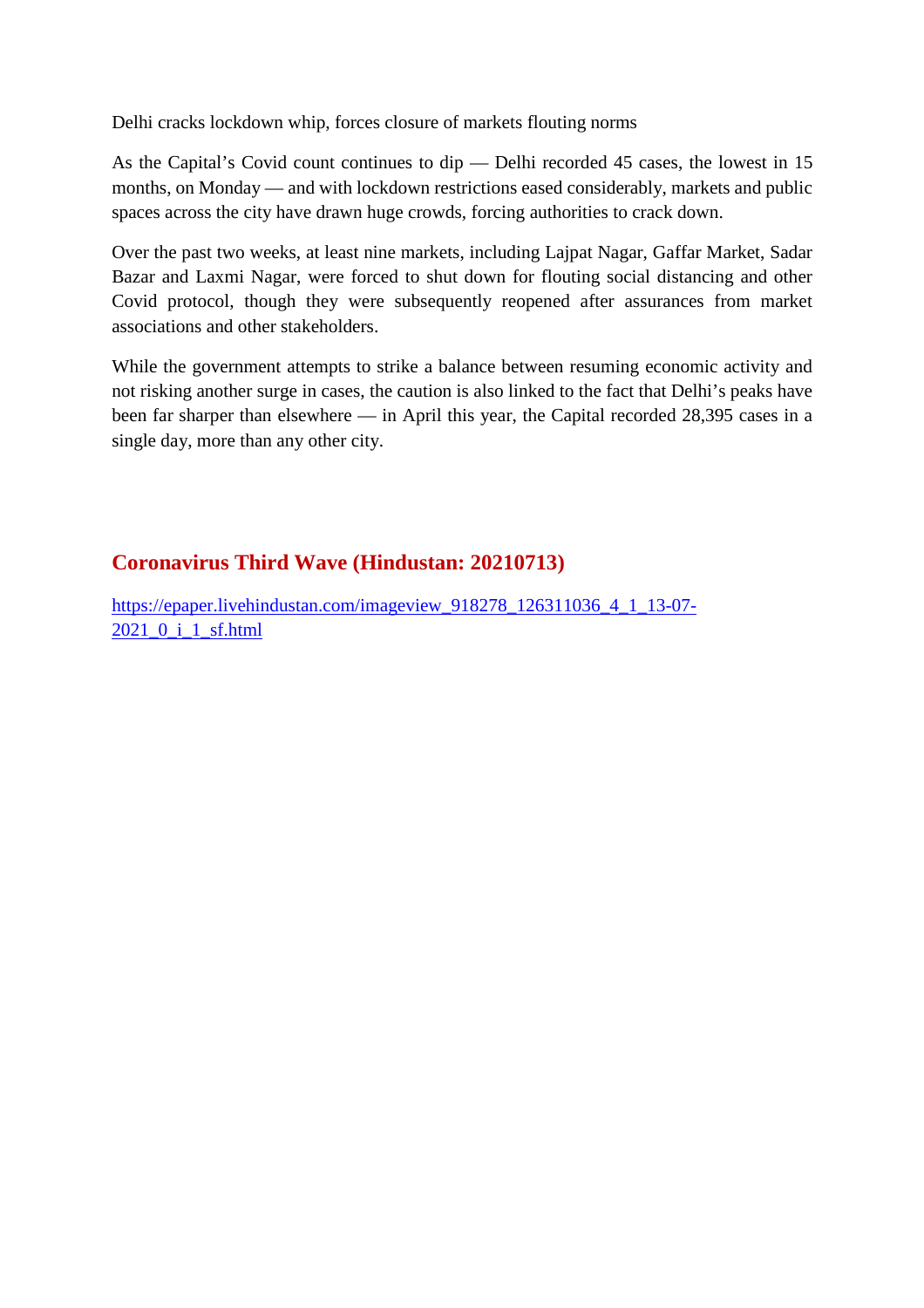# तीसरी लहर दरवाजे पर, सतर्क हो जाएं:आईएमए

नई दिल्ली | एजेंसी

डॉक्टरों के संगठन इंडियन मेडिकल एसोसिएशन (आईएमए) ने कोरोना की तीसरी लहर को लेकर चेतावनी दी है। आईएमए ने कहा, तीसरी लहर का आना निश्चित है और यह बिल्कुल करीब है, इसलिए लापरवाही न करें और सतर्क रहें। भीड़ न जुटाएं, पर्यटन कुछ समय के लिए टाल दें क्योंकि ऐसी ही चीजों से तीसरी लहर चपेट में ले सकती है।

आईएमए ने सोमवार को एक बयान में कहा कि पर्यटकों का आगमन, तीर्थयात्राएं, धार्मिक उत्साह जरूरी हैं लेकिन कुछ और महीने इंतजार किया जा सकता है। वैश्विक साक्ष्य और किसी भी महामारी के इतिहास से यह पता चलता है कि तीसरी लहर अवश्यंभावी और आसन्न है। यह दुखद है कि इस नाजुक

# भीड़ जुटने पर जनपथ बाजार बंद करना पड़ा

दिल्ली के जनपथ में भारी भीड़ जुटने पर स्थानीय प्रशासन ने बाजार बंद करने का आदेश दे दिया। हालांकि, बाद में दुकानदारों की अपील के बाद और कोरोना नियमों का पालन करने के वादे के बाद बाजार फिर खुला। > ब्योरा पेज 02

वक्त में. देश के कई हिस्सों में सरकारें और लोग ढिलाई बरत रहे हैं। आईएमए ने कहा, भीड़ जुटने की इजाजत देना और लोगों को टीका लगवाए बगैर इस भीड़भाड़ में शामिल होने देना बड़ी गलती साबित हो सकती है। पुरी में रथ यात्रा और यूपी तथा उत्तराखंड में कांवड़ यात्रा की अनुमति देने के बाद यह बयान आया है।